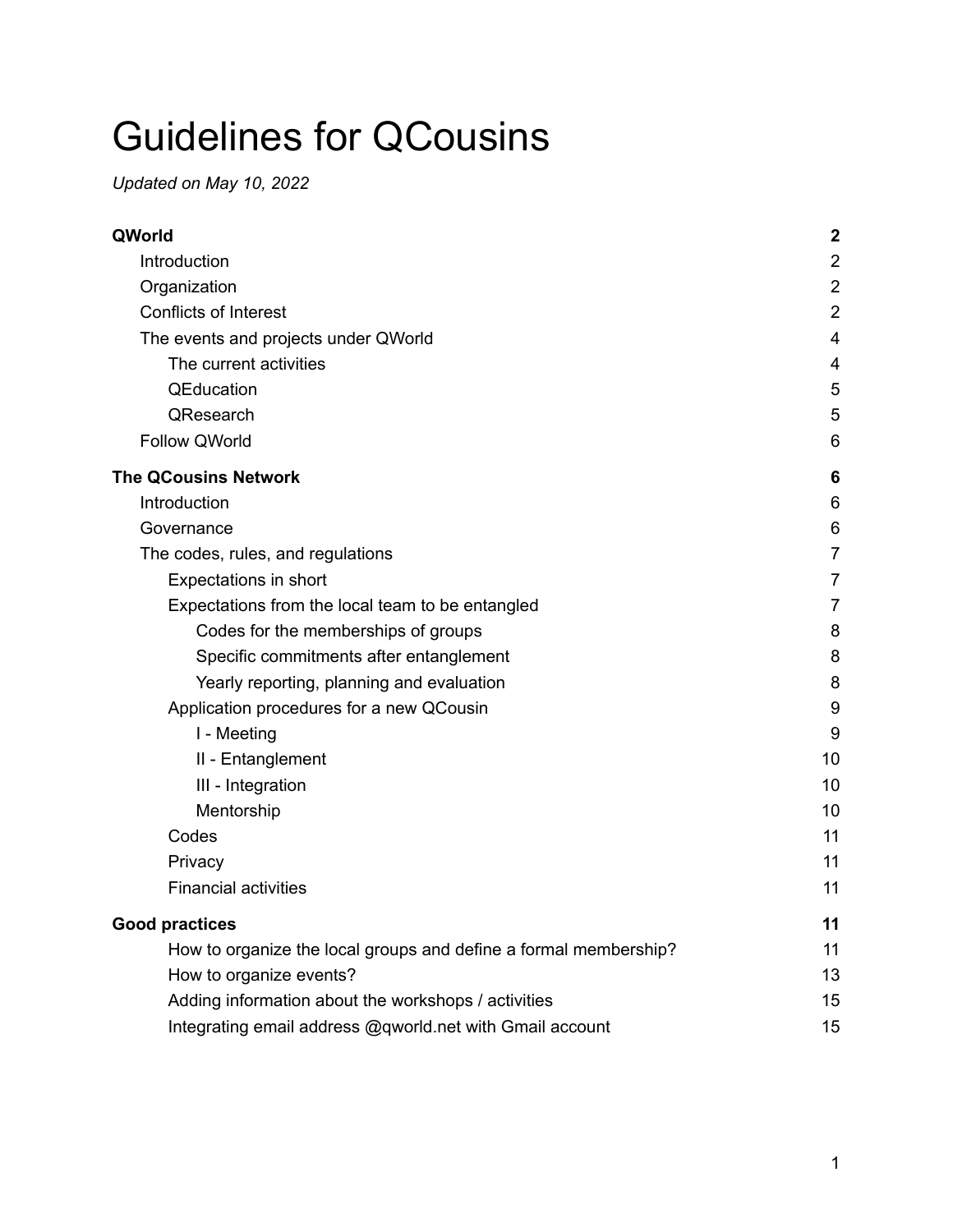## <span id="page-1-0"></span>QWorld

## <span id="page-1-1"></span>**Introduction**

#### **Open (Education | Software | Science | Technology | Documentation)**

**Who we are:** QWorld is a global network of individuals, groups, and communities collaborating in the field of education and implementation of quantum technologies and research activities.

**What we do:** QWorld works to popularize quantum technologies and quantum software and to involve more people in the field by working publicly and/or academically and locally and/or internationally.

**Our goal:** Having an open access and public global ecosystem for quantum technologies and quantum software by the year 2025 so that each interested hardworking individual, group, institute, or region can be easily part of the ecosystem.

## <span id="page-1-2"></span>**Organization**

QWorld is governed by the QBoard. QWorld has four active departments:

- QCousins
- QEducation
- QResearch
- Marketing

We also have QWomen and QJunior departments that are in their initial phase.

QWorld is a project of QWorld Association, a non-profit organization registered in Estonia with number 80588591 on November 20, 2020. At the moment, we keep the association part light to avoid extra bureaucracy. Each local group can also establish their own non-profit organization. We plan to start to discuss this issue with the local groups through 2022.

<span id="page-1-3"></span>More information on the QWorld's structure: <https://qworld.net/about-us>.

### Conflicts of Interest

*We, as QWorld, follow certain ethical and operational codes. Each member or volunteer under QWorld must agree to follow our code of ethics and [conduct](https://qworld.net/code-of-ethics-and-conduct/).*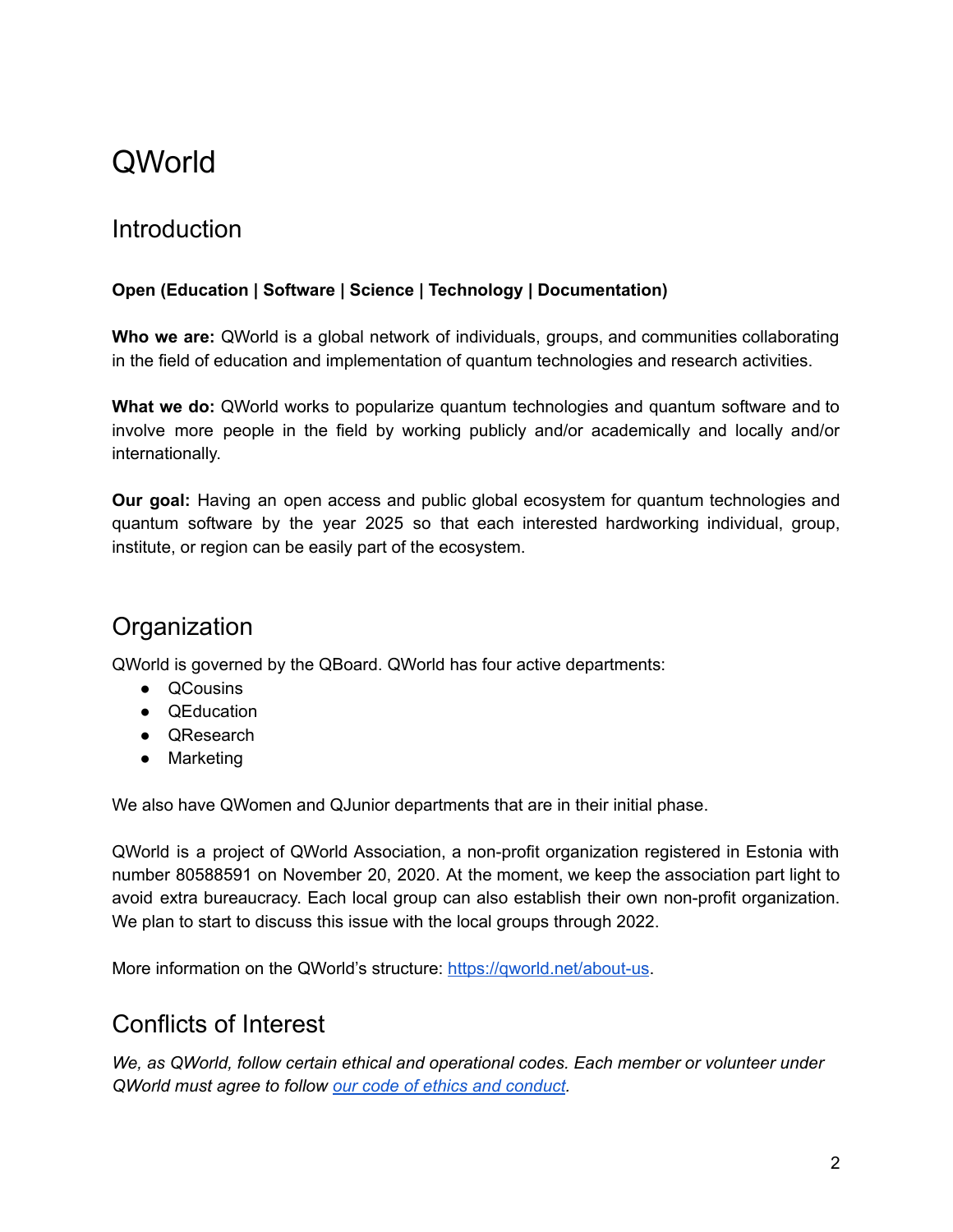In this part, we give the specific codes to regulate the possible conflict of interests.

It is natural to have some conflicts of interest between two different parts or between the whole and its part(s). Whenever you face a gray area issue or you are in doubt, please do not proceed according to your guess or as you wish, instead, please ask for advice from the coordinators of the group or the network/department you belong to or QBoard (the Board of QWorld) or the ethics committee of QWorld.

Any project or activity under QWorld network can belong to (i) QWorld, (ii) some departments of QWorld, (iii) some groups in QWorld networks, (iv) some QWorld network members, or (v) some combinations of those.

As a basic rule, the priority is given to the whole over parts. QWorld has the highest priority, then comes QWorld's departments, then the groups in those networks, and finally the individuals. Moreover, a part is not allowed to compete with the whole or another part. Besides, all title holders of QWorld (coordinators, leaders, vice-coordinators) should avoid conflicts of roles (roles under QWorld networks) and personal interests. Such conflicts should be managed to ensure the interests of QWorld and title holders should prioritize her/his role under QWorld over her/his other roles.

As a special case, any event or project or activity can be named starting with "Q" only by QBoard, and any such name can be checked on our website under events and projects. The groups can present their offers to the QBoard who makes the final decisions. Any seemingly unethical decision can always be reported to the Ethics Committee of QWorld.

When managing a conflict of interest, the following (not a limited list) should be taken into account: the generic aims and principles of QWorld, the Code of Ethics, the other parts of Code of Conduct, and the scope of an activity or project.

The geographical scope of QWorld and its departments is global or international. The scope of the local groups is usually national or regional. On the other hand, a group is allowed to host or lead a QWorld's (or its department's) international activity or project with the permission of the owner (such as QBoard or QResearch) of the activity or project. Besides, each group is encouraged to extend its scope by using a language other than English with the permission of its network. (For example, QPoland can organize an international workshop in Polish.) The expectations and regulations are defined in the event guidelines. (Please contact the coordinators whenever there is no ready guideline.)

Any such event should not create a conflict of interest among local groups and should be organized with the permission of QCousins department. Here are some examples:

● QHungary cannot organize a workshop in Turkey without permission or involvement of QTurkey.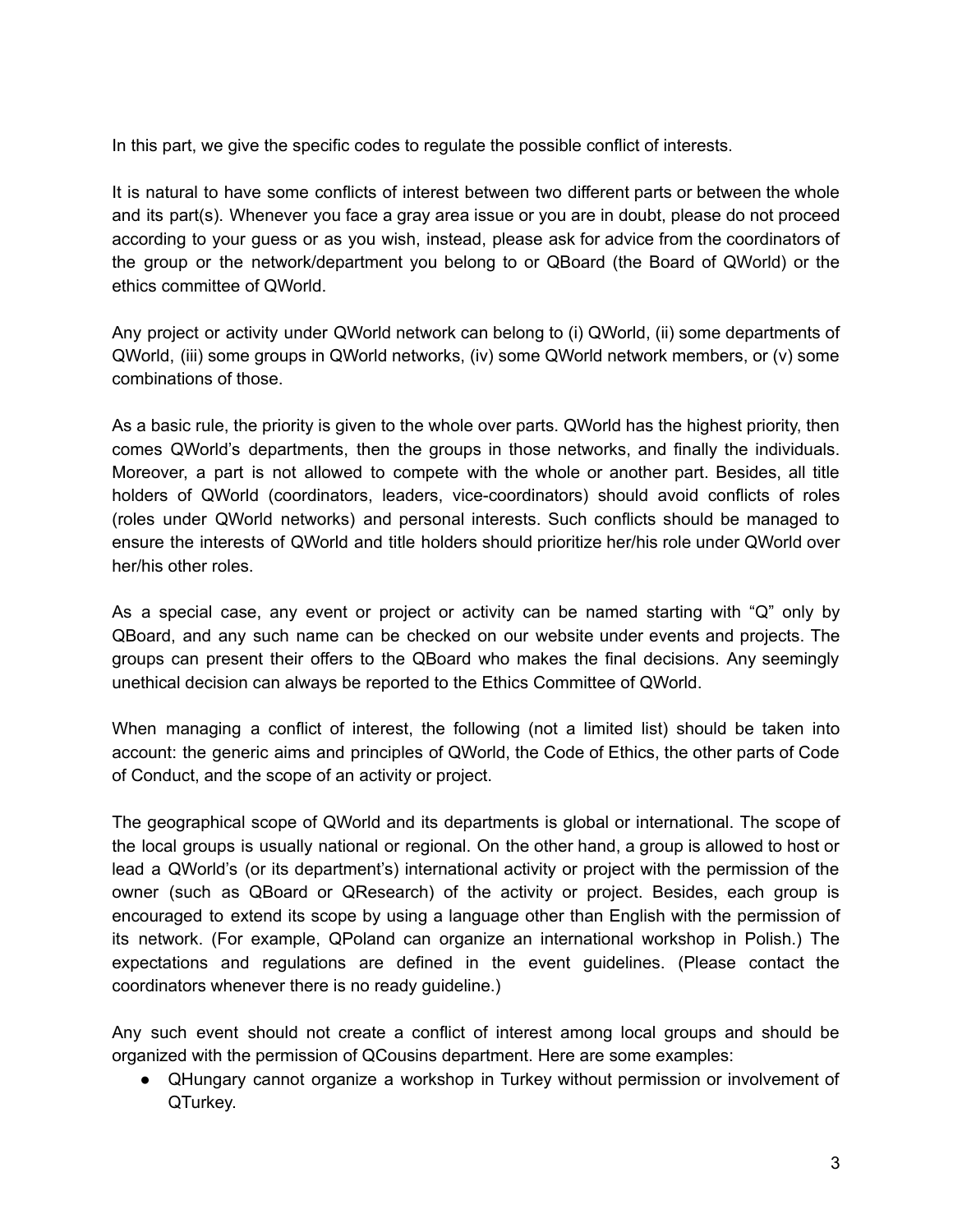- A member of QLatvia cannot solely organize an event that is defined under the QWorld network without involvement or permission of QLatvia (or any other part of QWorld).
- QPoland can organize a workshop in another country based on the invitation or mutual agreement; QPoland can organize a QBronze workshop in Poland; and, QPoland can organize a QBronze project in neighboring countries with the permission of the QCousins department.
- QPoland cannot organize a European wide QBronze workshop alone but QPoland can lead such workshops with the permission and coordination of the QCousins department or QBoard depending on the aims of the project.

## <span id="page-3-0"></span>The events and projects under QWorld

To operate smoothly and avoid the conflicts, we have been developing certain guidelines. Each part of QWorld must follow these guidelines. We have also been preparing suggestion documents to share the previous experiences within our network.

Here we list the events and activities that QCousins can organize locally or contribute or take part.

#### <span id="page-3-1"></span>The current activities

- **QPrep** is the preparatory workshop series for Bronze, involving linear algebra and Python <https://qworld.net/qprep/>
- **QBronze** is the introductory workshop series using the tutorial called Bronze.
	- [https://qworld.net/workshop-bronze](https://qworld.net/workshop-bronze/)
	- It has been organized *more than 80 times*. It has minimal requirements for the participants such as knowing a programming language and high school level mathematics.
	- $\circ$  A typical QBronze can take between 16 and 20 hours for a participant. It has been well received by the participants without any previous background.
	- We see QBronze as a useful event for the beginners and also *for helping the expansion of the local groups by involving new members and volunteers* as done by QLatvia and QTurkey.
- **QNickel** is the workshop series using the tutorial called Nickel, focusing on oracular algorithms. The prerequisite is Bronze: <https://qworld.net/qnickel/>
- **QSilver** is the workshop series using the tutorial called Silver, focusing on complex numbers and Shor's algorithm, a continuation of Bronze: <https://qworld.net/qsilver>.
- **● QIntern:** It is our online internal internship program that was initially held in July-August 2020. This was our first experience to collaborate on research, implementation, and software development under QWorld. [https://qworld.net/qintern-2020](https://qworld.net/qintern-2020/). In summer 2021, QIntern2021 was organized, and now we are also planning the next editions.
- **QWebinars**: The webinar series organized by QBoard. We hosted 21 guests including Scott Aaronson, Maria Schuld, and Ronald de Wolf by March 2022.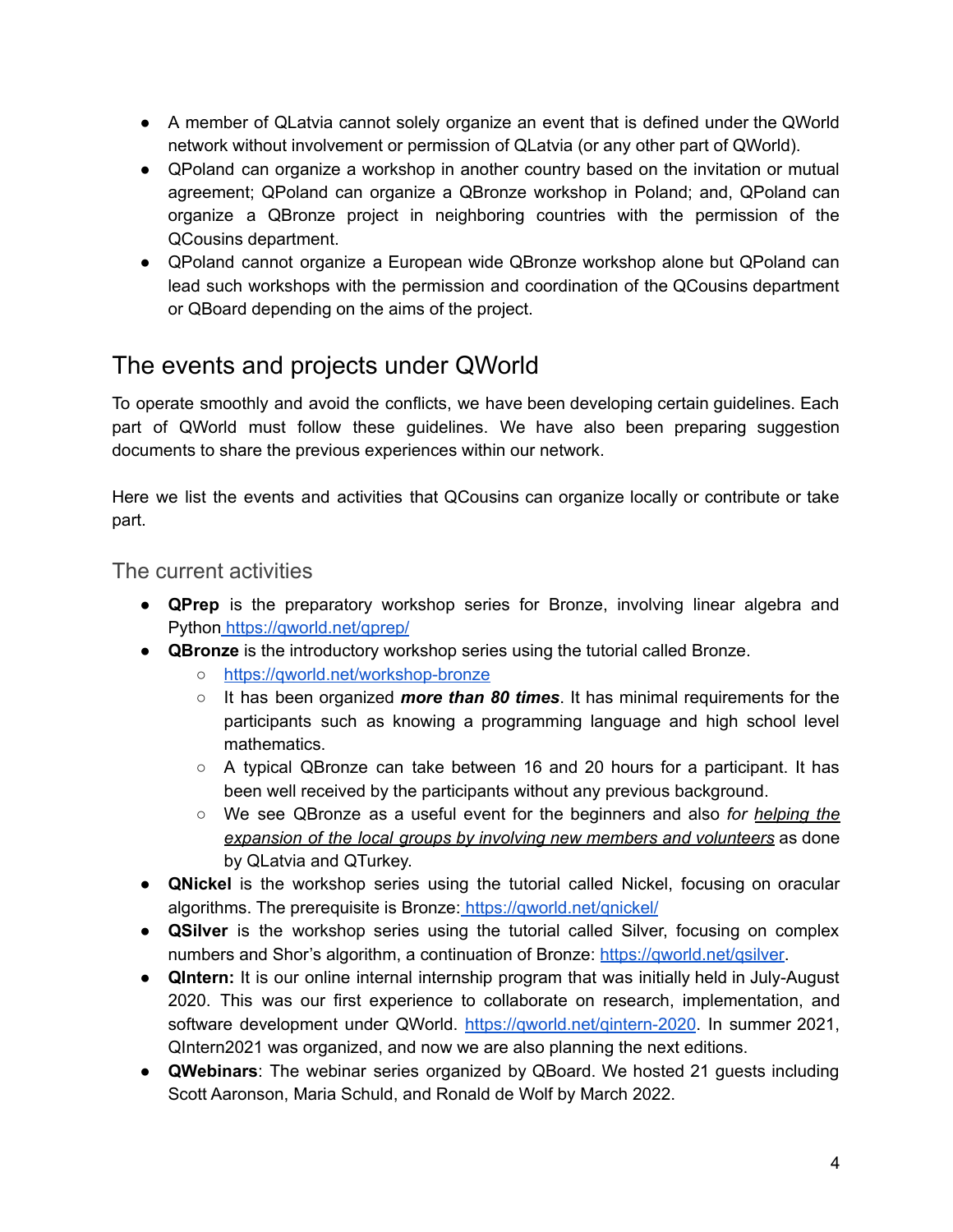- [https://qworld.net/qwebinars.](https://qworld.net/qwebinars/)
- **● QTalks:** The online talk series organized by local groups or QWorld's departments. Each talk proposal is revised by the QTalk committee.
	- [https://qworld.net/qtalks](https://qworld.net/qtalks/).
	- The topic of these seminars is centered around quantum information science and its applications, delivered in a way that is accessible to the general audience.
- **● QTraining programs:** We have organized three global and one local training programs until now:
	- **○** QTraining for Bronze, an internal training program for Bronze. The main aim of the program is to train mentors who will do mentoring later on in QBronze workshops organized by their groups, by the other QCousins, or by QWorld. [https://qworld.net/qtraining-for-bronze-2020.](https://qworld.net/qtraining-for-bronze-2020/)
	- QTraining for Silver, an internal 2-week training program for Silver. The main aim of the program is to train both mentors and instructors who will take part in QSilver workshops organized by their groups, by the other QCousins, or by QWorld: <https://qworld.net/qtraining4-for-silver>.
- **● QWHacks/QJams:** Our hackathon series. We have the experience of four local hackathons organized by QTurkey, one online hackathon co-organized by QPoland, and QJam2021 [\(https://qworld.net/qjam2021/\)](https://qworld.net/qjam2021/). We expect more hackathons will be organized in the future, and then QWHack is expected to be a standard series of QWorld.
- **QDrive** was a European-wide project held between May-July 2019. The QDrivers traveled almost 80 days by car, during which 11 workshops were organized in 8 different countries.
	- [https://qworld.net/qdrive.](https://qworld.net/qdrive/)
	- The project was led by QLatvia; and the current QCousins QTurkey, QPoland, QHungary, QBalkan, QSlovakia, and QCzech were among the hosts of QDrive.
	- The ideas behind QWorld were developed during the QDrive.
	- QDrive or a similar project can be very helpful for a QCousin to create a big interest and impact in its region in a short time.

#### <span id="page-4-0"></span>**OEducation**

We are working on developing new tutorials. In the middle term, we aim to create undergrad and graduate level courses, and also train instructors for our courses. Two pilot courses are

- [QCourse511-1](https://qworld.net/qcourse511-1/) "Quantum Computing and Programming"
- [QCourse570-1](https://qworld.net/qcourse570-1/) "Projects in Quantum"

We are using our own Canvas as the LMS to trace homework or online exams for our workshops or courses. https://gworld.net/geducation/

### <span id="page-4-1"></span>**OResearch**

We are operating study groups and research projects under QResearch. We are working to increase the collaboration among the researchers under QWorld. [https://qworld.net/qresearch](https://qworld.net/qresearch/)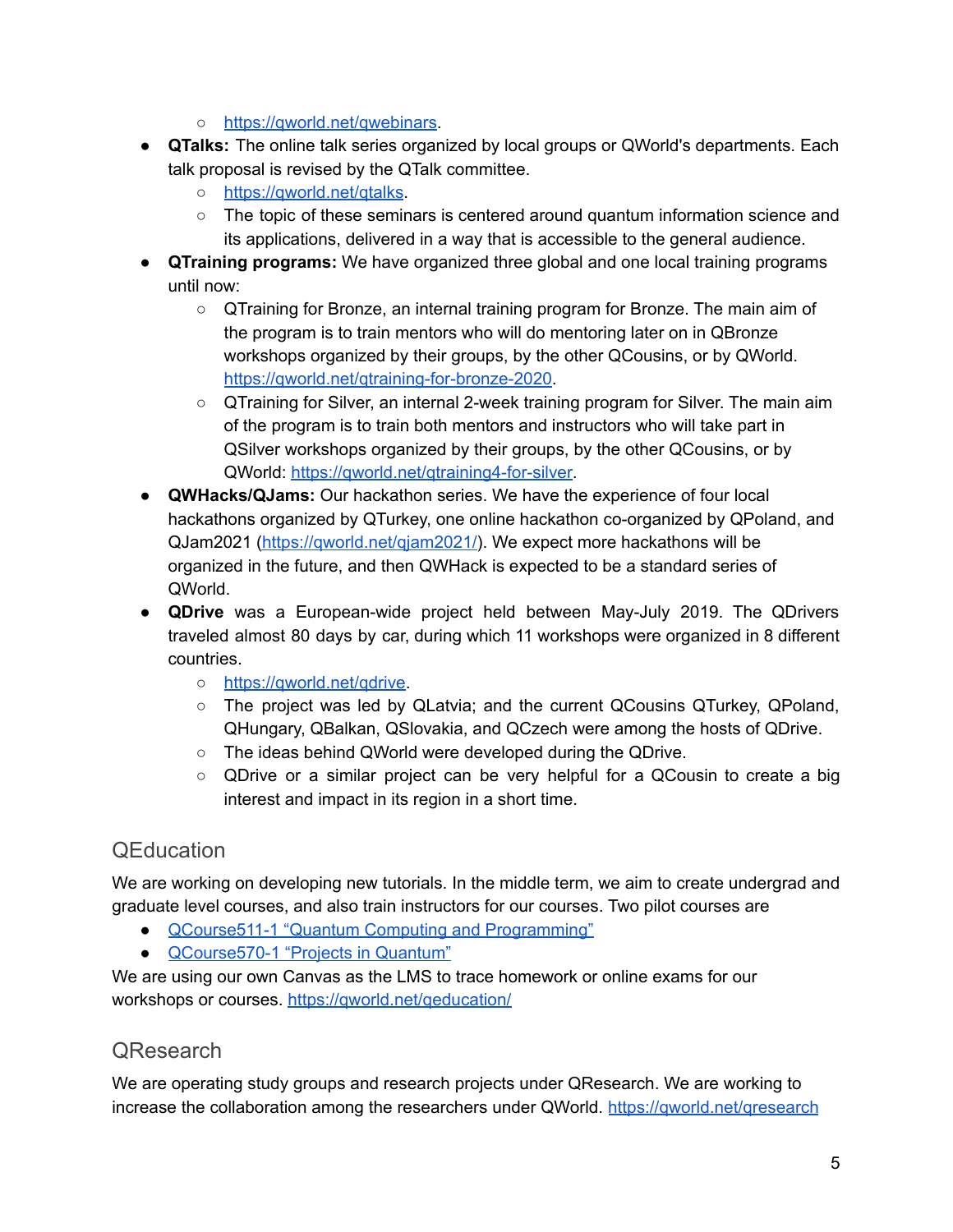## <span id="page-5-0"></span>Follow QWorld

Subscribe to our [newsletters](https://qworld.net/newsletter-subscription/) Subscribe to our [YouTube](https://www.youtube.com/qworld19?sub_confirmation=1) channel Follow us on [Facebook](https://www.facebook.com/qworld19/) Follow us on [Twitter](https://twitter.com/QWorld19) Follow us on [LinkedIn](https://www.linkedin.com/company/qworld19) Visit our [website](https://qworld.net) Join our Discord channel at [discord.qworld.net](http://discord.qworld.net)

## <span id="page-5-1"></span>The QCousins Network

## <span id="page-5-2"></span>**Introduction**

This is the main network under QWorld for the groups. The idea behind "being QCousins'" is to create active local groups, who can support and encourage each other, and to operate together on a global scale under QWorld.

We have three main focuses for expanding:

- Global (engaging every country)
- Inclusion and Diversity (i.e., engaging more women and, more generally, people from disadvantaged or underrepresented groups)
- Juniors (engaging young generations, e.g., starting from high schools)

### <span id="page-5-3"></span>Governance

**The coordinators:** Paweł Gora, Maksims Dimitrijevs, Zeki Seskir, Sahar Ben Rached, Lorraine **Majiri** 

**Contact:** [qcousins@qworld.net](mailto:qcousins@qworld.net)

The QCousins network is managed by its coordinators and is represented in the QBoard with up to three coordinators. The network coordinators can recruit vice-coordinators for helping the management or define another structure, if necessary.

Each QCousin assigns up to two members to represent themselves in the network. They should be people who are willing to take responsibility, be accessible, have a working understanding of quantum technologies (come from a STEM background and/or completed some training etc.). The network coordinators may allow more representatives if the QCousin operates in more than one city or region actively. The representatives can be nominated as the members of the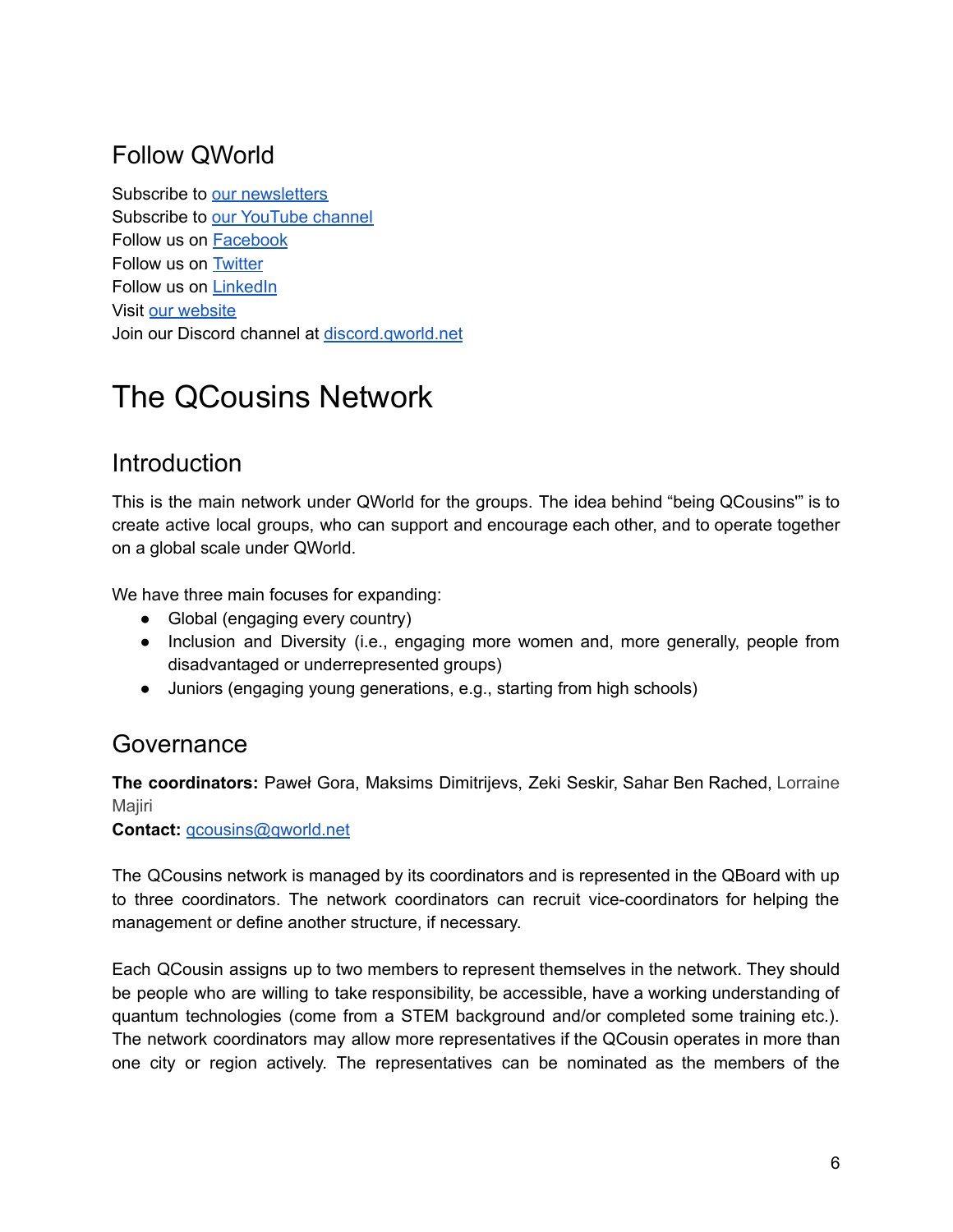network by the network coordinators. The network coordinators can also nominate the people actively contributing to the network as members.

## <span id="page-6-0"></span>The codes, rules, and regulations

#### <span id="page-6-1"></span>Expectations in short

#### **Being a part of QWorld!**

- Each QCousin is expected to organize local activities and events developed and defined under QWorld, and also contribute to the developments of these activities and events when having enough resources.
- A QCousin can offer new activities or projects to the QWorld network and take a lead for their developments by being open to collaboration within QWorld.

#### **Supporting the expansion of QWorld and its networks!**

● Each QCousin is expected to encourage their members to take part in the (non-local) events and projects under QWorld or its networks.

#### **Sharing and supporting each other!**

- The QCousins Network helps each new QCousin for its establishment, (smooth) operation, and expansion.
- A QCousin can have its own local agenda, and a QCousin is expected to share its local (successful) experiences with the other QCousins.

<span id="page-6-2"></span>Expectations from the local team to be entangled

- A group of at least 2 people (we prefer more).
- Strong connections with the universities (at least 1 member should be from academia).
- A minimal level of quantum computing knowledge and competencies (the group should have a member or advisor (e.g., academic researcher) with a good enough level of knowledge in the domain of quantum computing).
- Some members of the local groups should be successful participants in some QWorld's events before the entangling event. QWorld representatives can invite them to certain events.
- Being active responding to emails / good communication at least with the mentor, attending meetings (e.g., with QWorld members), showing interest, motivation and determination in becoming QCousin.
- Organizational competencies demonstrating ability to organize workshops, e.g., organizing the entangling event may be a good trial.
- Being open to new local members and volunteers following our codes, sharing our aims, and willing to actively contribute, i.e., a QCousin should not be an elitist or exclusive group.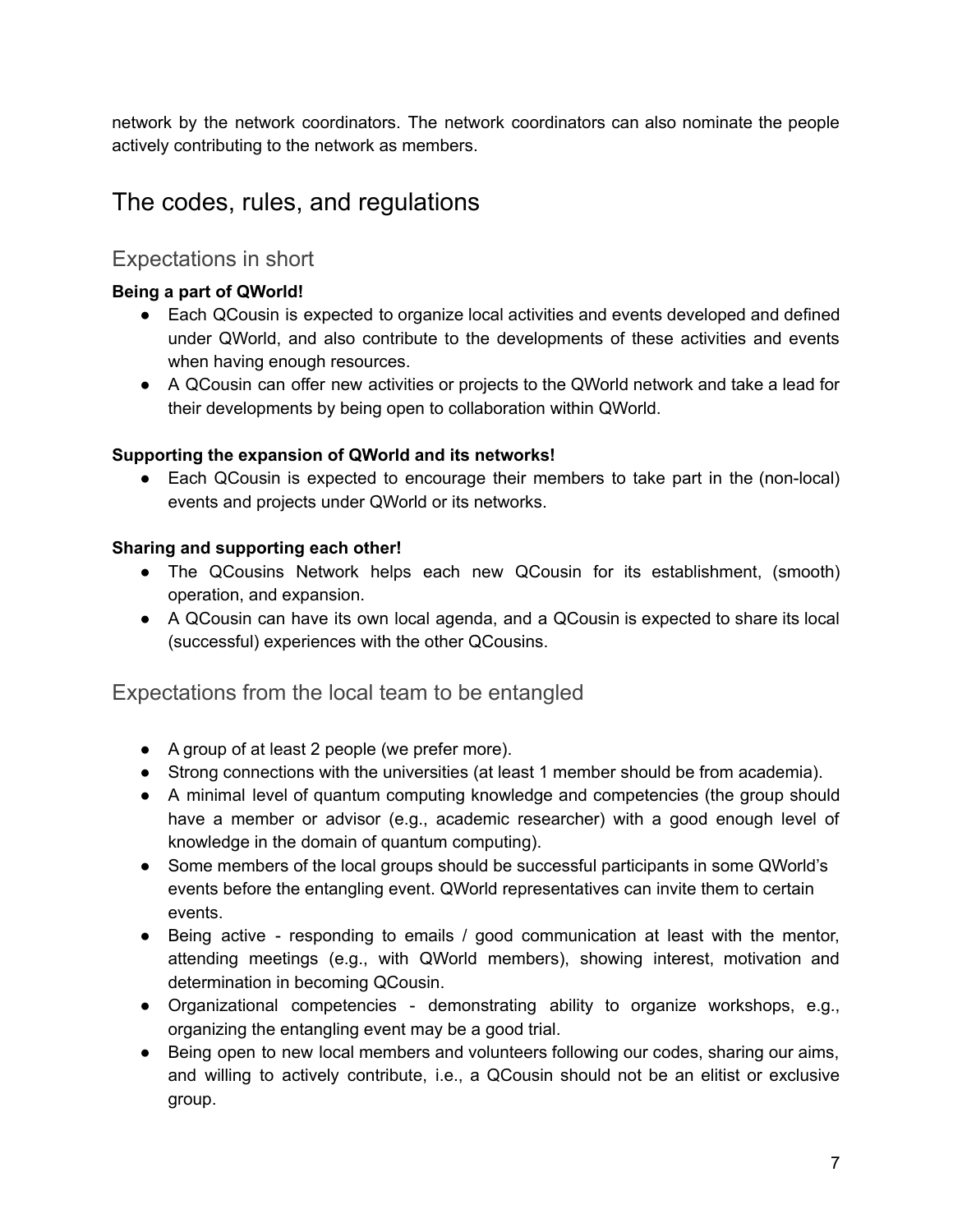#### <span id="page-7-0"></span>Codes for the memberships of groups

A person may not be allowed to be part of QWorld, its networks or departments, or any group in its networks if the person

- promotes *pseudoscience* (deviating from the scientific methods), or
- abuses the word 'quantum' in an unscientific context (e.g. quantum healing, quantum parapsychology), or
- states contradictory and exaggerated claims, or
- does not show openness to evaluation by other experts.

#### <span id="page-7-1"></span>Specific commitments after entanglement

These are basic expectations for a QCousin to operate and also create local interests in parallel to the goals of QWorld.

- Within a year: at least 1 introductory workshop (QBronze)
- Within two years: at least 1 introductory workshop (QBronze) and at least 1 advanced workshop (QSilver or QNickel).

#### <span id="page-7-2"></span>Yearly reporting, planning and evaluation

In January, each local group prepares a report about their activities in the past year as well as goals and plans for the upcoming year, and sends it to the network coordinators. The report should have three parts:

- 1. Local activities or projects that are defined under the QWorld or its networks or departments.
- 2. Contributions to QWorld, its departments, or its networks should also be listed in the report. Here, both individual or group contributions should be listed. Some examples are education material development, taking part in an international workshop or hackathon, being a mentor for a new QCousin candidate, or taking part in the marketing department of QWorld.
- 3. Other activities.

This document should also have goals (e.g., we aim to reach a wider audience, increase the number of our members and number of activities), plans (e.g., at least 1 QSilver workshop and 1 QBronze workshop) and strategic plans (e.g., we should work with high schools more) for the next year.

Based on these documents, each QCousin will be evaluated by the QCousin Network coordinators. There may be 3 possible outcomes of the evaluation:

- Inactive or almost inactive  $\rightarrow$  possibility of removing/suspending QCousin from the network
- Partially active  $\rightarrow$  a gentle reminder to do more in the next year, the QCousin coordinates may recommend some actions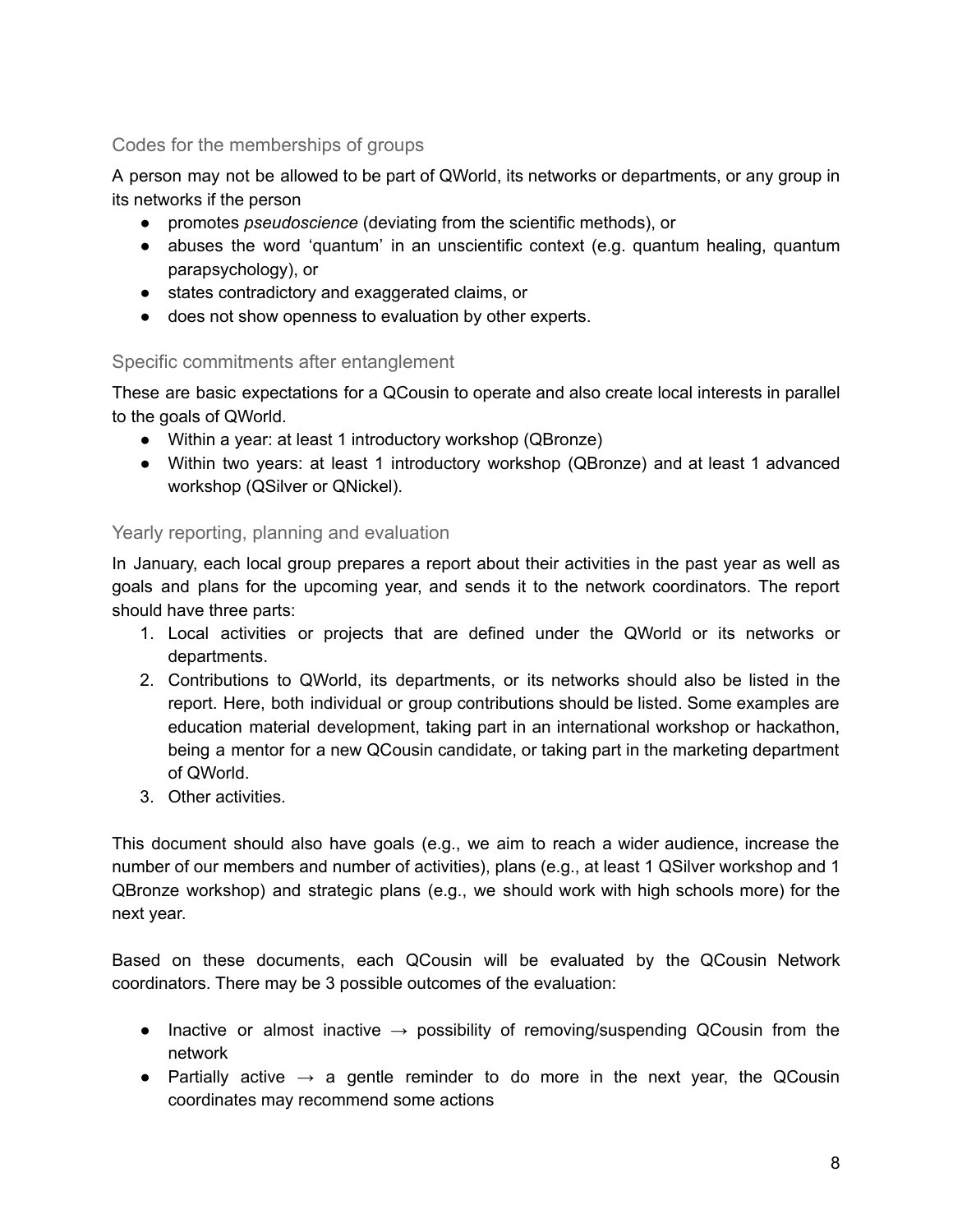• Active  $\rightarrow$  no action needed

In order to prepare the reports, QCousins can use the following template: [https://docs.google.com/document/d/1RWtdKRLlQNqSacEMDDFNc2Mi6dAQIVVIB30aQ-yXYg](https://docs.google.com/document/d/1RWtdKRLlQNqSacEMDDFNc2Mi6dAQIVVIB30aQ-yXYgE/edit?usp=sharing) [E/edit?usp=sharing](https://docs.google.com/document/d/1RWtdKRLlQNqSacEMDDFNc2Mi6dAQIVVIB30aQ-yXYgE/edit?usp=sharing)

#### <span id="page-8-0"></span>Application procedures for a new QCousin

The application procedure has three stages: meeting, entanglement, and integration. There is a review procedure by the network coordinators in each stage.

#### <span id="page-8-1"></span>I - Meeting

The interested people should first read this document and information on the QWorld's website <https://qworld.net> to ensure that they agree on our regulations. If so, they should contact the network coordinators by email ([qcousins@qworld.net\)](mailto:qcousins@qworld.net) to schedule an online meeting with the network coordinators (with possible representatives from the current QCousins) schedule. This meeting is informal and the aim is for getting acquainted with each other.

If both parties agree to continue, then the interested people are asked to form the first local team and involve local institutions or parties. The details of the local team, including information on which the team should be verified (e.g., name, last name, position, university, the links to personal web pages, LinkedIn profiles of each member, etc.), are sent to the QCousin Network coordinators (*qcousins@qworld.net*) for review.

- 1. The QCousin Network coordinators may ask for more info about the local team.
- 2. The QCousin Network coordinators have the right to ask recommendations from the local well-known people or personally-known people who might have information about the local team.
- 3. The QCousin Network coordinators add the members of the local team to QWorld's Discord and a channel dedicated to the entanglement process of this QCousin candidate.

After reviewing, the QCousin Network coordinators make a decision about the first local team. The possible outcomes can be as follows:

- A. Not-suitable (i.e., violating some codes or rules).
- B. Partially-suitable and a modification on the team is required.
- C. Suitable but not sufficient to initiate a local team at the moment and so the extension of the team is required before going to the second stage.
- D. Suitable but not sufficient to initiate a local team at the moment with potential to extend the first team during the second stage.
- E. Suitable.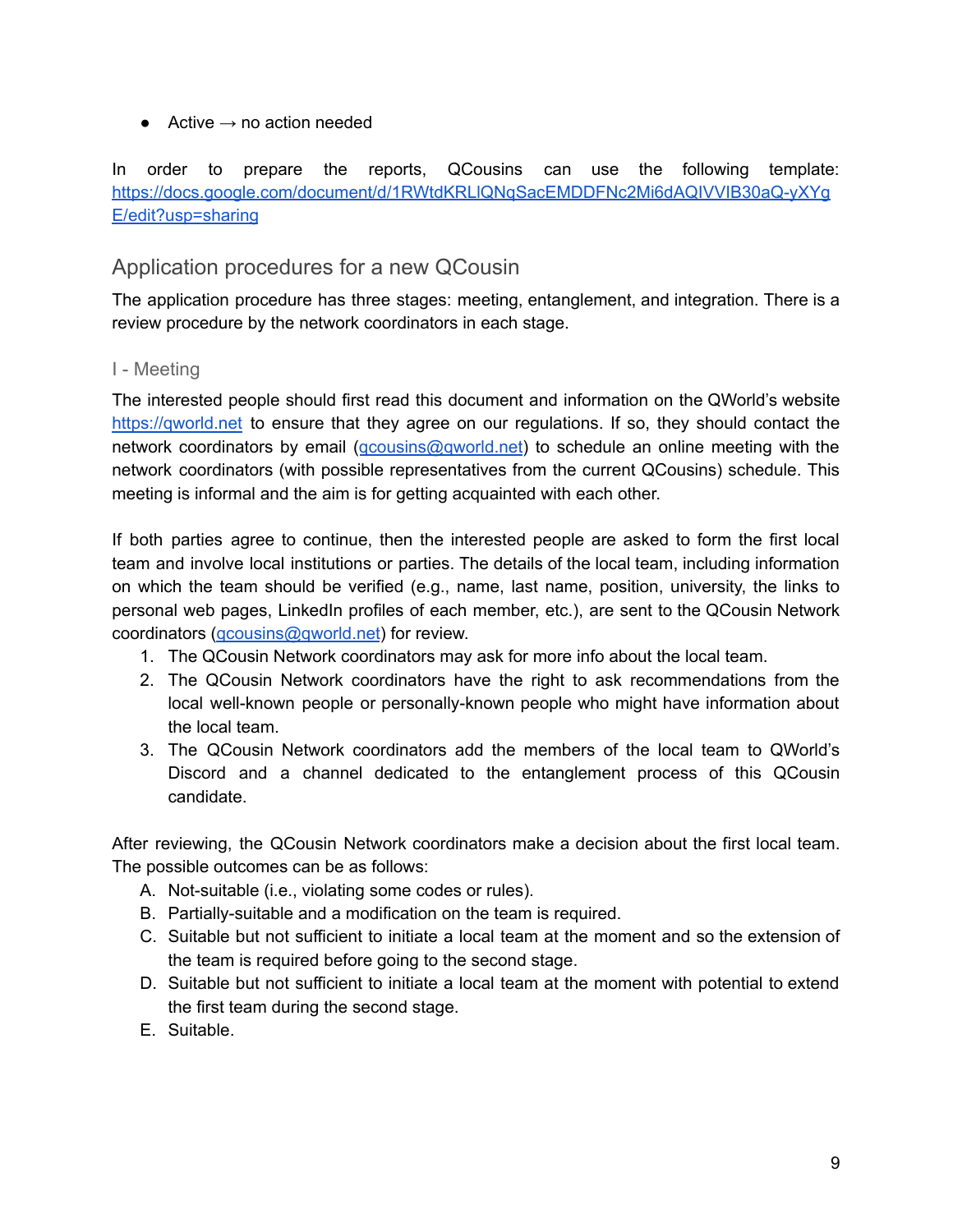If the first team is suitable  $(E)$  or almost-suitable  $(D)$ , we proceed to the second phase by assigning a responsible person from QWorld for the process, who is expected to be their mentor if the second stage is successful.

#### <span id="page-9-0"></span>II - Entanglement

The first team and QWorld arrange and organize an entanglement event (e.g., QBronze) together. It should be a joint event of QWorld and the local group: the owner of the event is QWorld and the host is the local group. This means that QWorld is responsible for preparing the graphics, initiating registration forms and promotion, organizing lectures, and issuing certificates. The host is responsible for advertising the event within the local communities and mentoring during the workshop. The rest should be discussed by the QWorld and the host.

- When the local group is formed, then this event will be called the entangled event.
- This event is an opportunity for both parties to work together and also get to know each other better.
- If the first team is almost-suitable, then this event can be used to attract new people.

After this event, if both parties agree to continue, then the second team is reviewed by the network coordinators.

- If this review ends with a successful decision, then the local group is formed and welcomed to the QCousins network.
- Otherwise, the QCousins network provides support to the local team to fulfill the expectations within a determined period.

#### <span id="page-9-1"></span>III - Integration

The new QCousin is technically integrated to the network. The new QCousin works closely with its mentor for a year to complete the integration *operationally* and *conceptually*.

#### <span id="page-9-2"></span>Mentorship

The QCousins network assigns a mentor for each candidate QCousin. This mentor helps the integration of the candidate, is in charge of organizing the entangling workshop and also evaluates the progress (first yearly report) of the candidate.

The mentor evaluates the first yearly report prepared by the new QCousin.

- If the new QCousin is inactive or almost inactive, then it is removed from the network.
- If the new QCousin is only partially active, then the network coordinators extend the integration period for 12 months for another review.
- If the new QCousin is active but still needs support, then the mentoring process is extended for 12 months.
- If the new QCousin is active enough (without any extra support), then the mentoring process is terminated.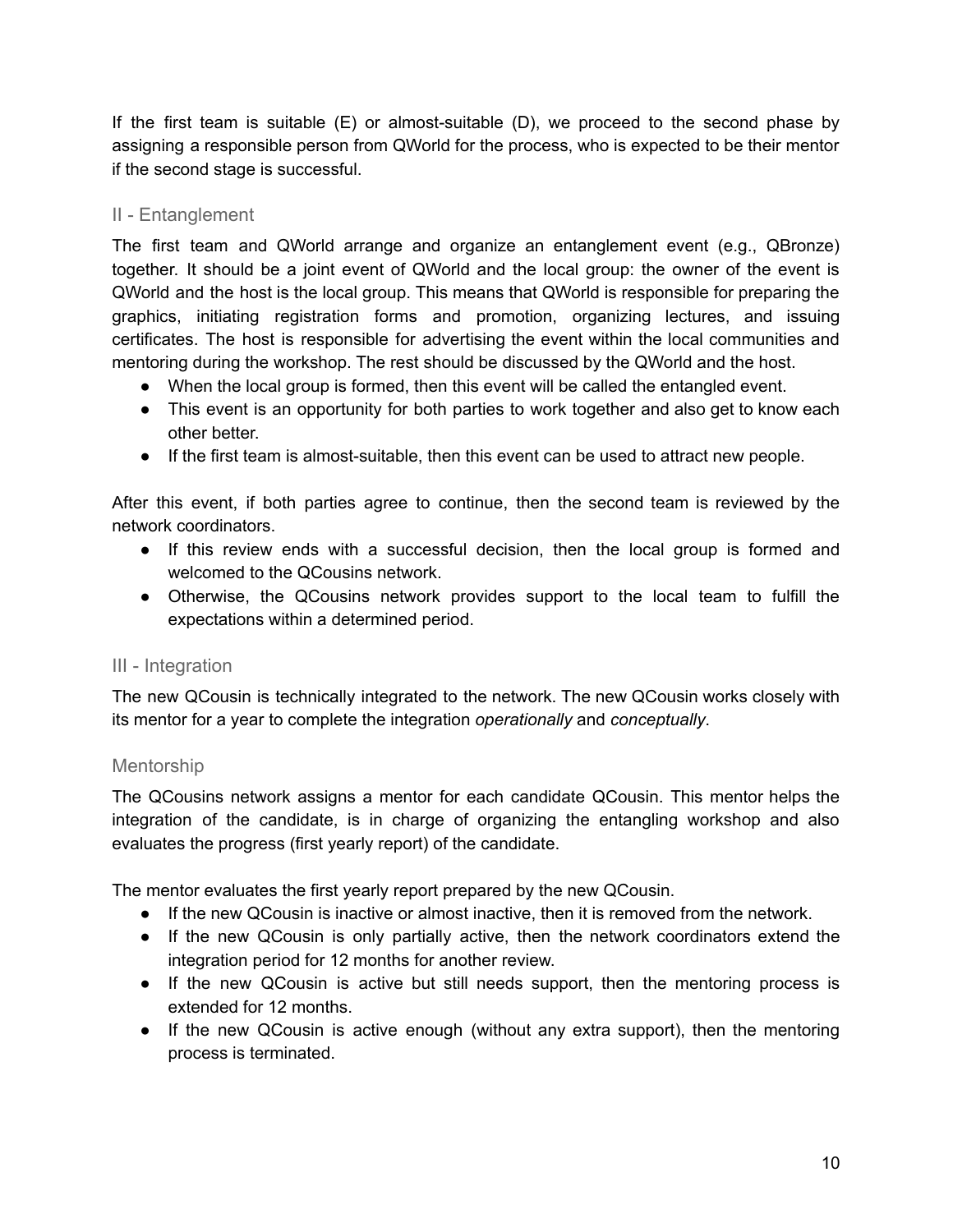#### <span id="page-10-0"></span>**Codes**

Each group, its members, and its volunteers must agree to accept and follow our codes.

● <https://qworld.net/code-of-ethics-and-conduct/>

Each group can define further codes without contradicting the existing ones after getting positive opinions from the Ethics committee of QWorld.

#### <span id="page-10-1"></span>**Privacy**

Each group should have its own privacy policy (including cookies if there is a separate website) and at least one data protection officer. The ones by QWorld can be used as a template:

- <https://qworld.net/privacy-policy/>
- <https://qworld.net/cookie-policy/>

<span id="page-10-2"></span>The group can also use QWorld's privacy policy until preparing one.

#### Financial activities

Each group under QWorld must be non-profit. They can be economically active (e.g., paying salaries and making agreements) but they cannot distribute the profit.

Two main sources of income are donations and sponsorships. All activities offered by a group are by default non-profit. The only exception can be made for private companies (e.g., getting payment for an educational seminar) excluding the educational entities, and the payment can be received only by a non-profit organization.

Until QBoard decides otherwise, any member of the groups, networks, departments or QWorld is not allowed to do business or profitable activities by using the materials, activities, or projects defined under QWorld.

Further exceptions may be made only by the QBoard. Please advise the QBoard if you have some proposals not listed above or in the gray area.

## <span id="page-10-3"></span>Good practices

<span id="page-10-4"></span>How to organize the local groups and define a formal membership?

In this section, we describe some good practices that might prove beneficial for you when forming and supporting your local groups.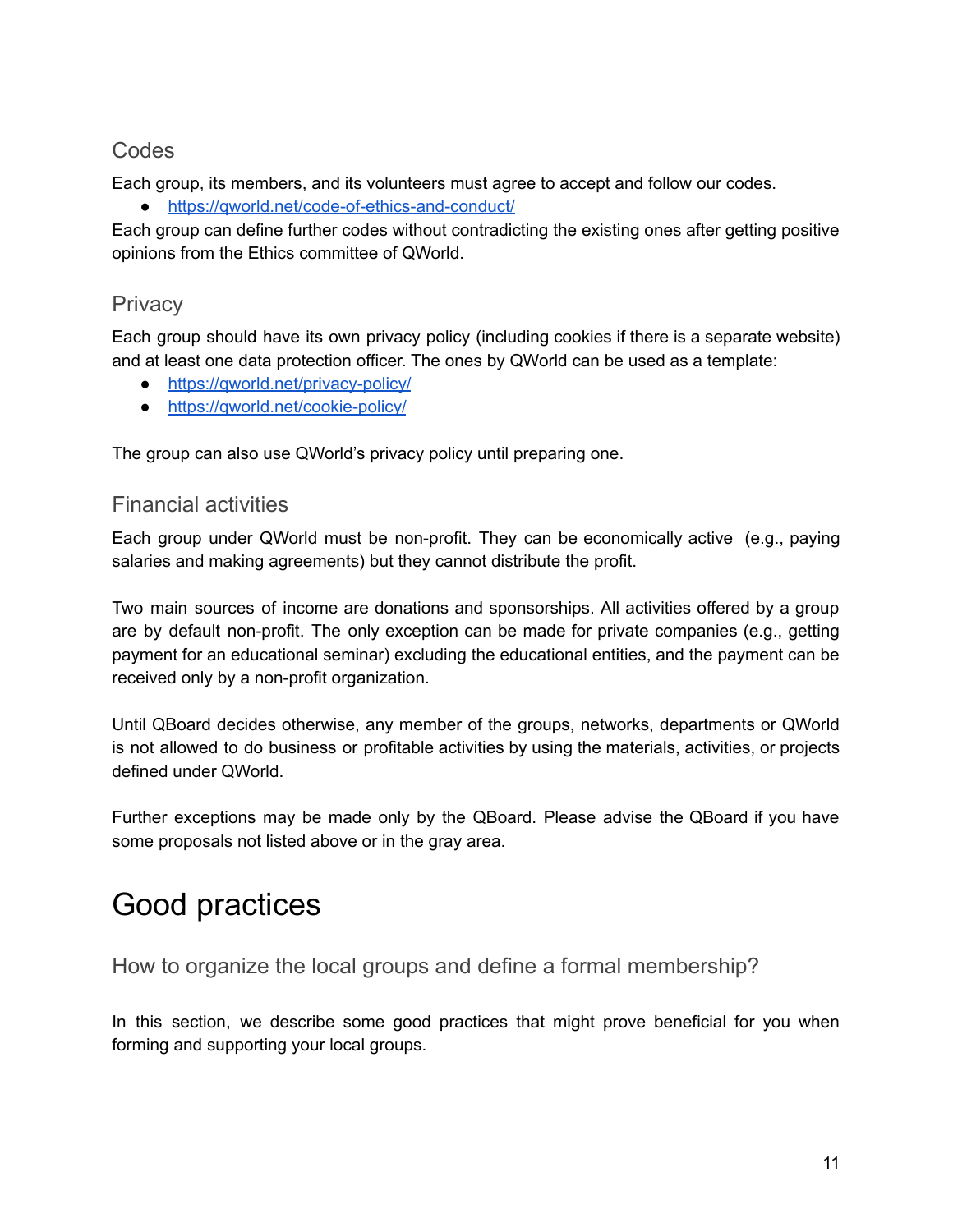First of all, always keep in mind that this is (mostly) volunteering work. Expecting these efforts to take priority over other responsibilities from your group members might statistically yield unfavorable outcomes (such as members leaving, becoming inactive, or losing their enthusiasm). However, you should always make it clear that when there is a commitment, they should deliver.

While organizing local groups, we would recommend forming two or three circles. The most inner circle should be formed by the most active and committed members. This is usually (but not always necessarily) the initial team forming the QCousin. These members should be chosen from people with high motivation. Organizing workshops and events is an excellent way to attract such potential candidates, though expect a ratio of approximately 50:1 (you might gain one highly motivated member out of 50 participants). So do not get disappointed if not as many people as you wished have joined you from the beginning.

The second circle should be formed from former participants, quantum enthusiasts, interested students (for academics), interested teachers (for students), and so on. These members should not be required to be as-active-as the inner circle. Though they might be called upon from time to time for smaller tasks (like mentoring, etc.), they are mainly your key toward reaching a greater network. Each person usually 'knows' around 2-3 relevant actors (potential participants, speakers, donors, experts, enthusiasts, etc.). Keeping the second circle of members helps you access this wider range of networks.

To keep the second circle active, we recommend organizing talks and meetings from time to time. These meetings should contain discussion sessions where interested outsiders can talk to you or let themselves be known. Keep in mind that, especially introverted people might be reluctant to speak unless given the opportunity. So it would be beneficial to create safe spaces where people do not get interrupted and can express themselves more freely.

Finally, a third circle might be beneficial if you can reach wider audiences (with a social media following or with a mail group). We recommend sending monthly or bi-monthly newsletters to keep such a circle active. Please note that people's interest in quantum technologies might develop or fade away, so be respectful to people on your mailing lists if they wish to quit, give them an explicit option to 'unsubscribe' to your newsletter. Since we are not a commercial entity, there is no point in spamming uninterested people with quantum stuff.

To formally define membership, we would suggest a method to keep only the most active members as 'official' members and to keep the rest of your group as something else. Otherwise, you would be dealing with a lot of incoming-outgoing members, which might prove problematic for keeping track of members. Furthermore, there should be some requirements from your members (being a mentor, organizing a talk, writing a blog post, etc.). They need to feel engaged, and you need members that produce outputs. Remember that, people are with you because they are interested in quantum tech and are willing to participate. Involve them in your decision-making processes. Ask them their opinions. Listen to them as much as you can. And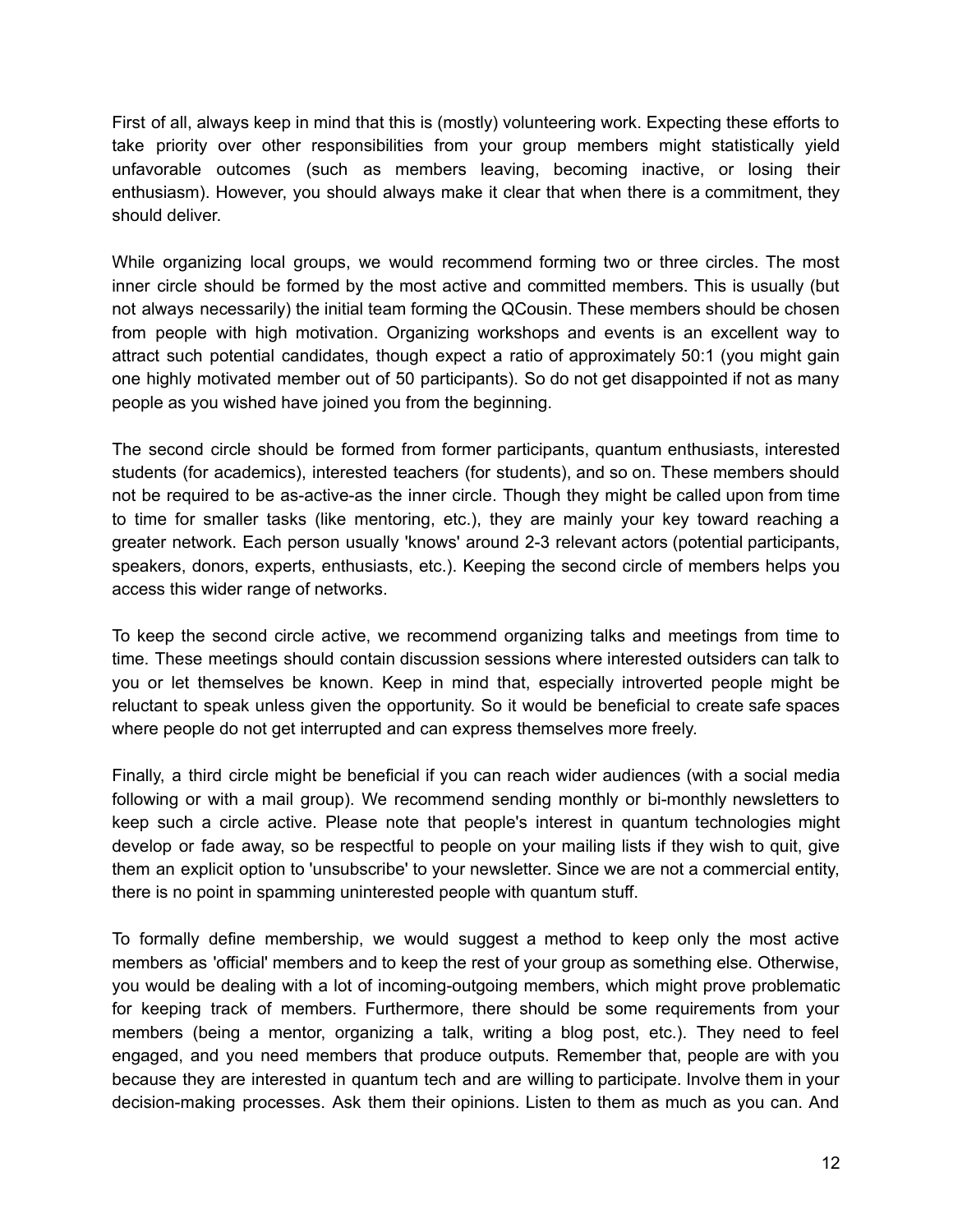ask them to take responsibility, especially if they come up with an idea (like an event, a material, content, etc.).

The leadership issue is usually a little bit tricky. We suggest having more than one coordinator and keeping a diverse leadership (in terms of gender, educational background, education level, etc.). A way to do this is to form different teams (like a team for organizing workshops, a team for creating blog posts, a team for community management, etc.), and empower them in their field of activity. Though in the formation process and during the first months of a QCousin, things usually progress with the sheer will of the coordinators and early members. So delegating too much in the early phases might prove unproductive. To be honest, each country, each group of people, and each QCousin has its unique conditions and dynamics. Keep track of what works and what doesn't, build upon the working models, and abandon what doesn't. Do not be afraid to experiment with different modes of doing things in the early phases of your QCousin. But remember that, at some point, you need to form a more rigid structure to build upon.

#### <span id="page-12-0"></span>How to organize events?

We will describe in detail how we organize workshops, similar ideas and approaches can be used for other long events. Please check this document for the information about the organization of workshops:

[https://docs.google.com/document/d/1zDYXju92hwSnwidFNAf4OqXHQnB7guwru7YBGlQWWn](https://docs.google.com/document/d/1zDYXju92hwSnwidFNAf4OqXHQnB7guwru7YBGlQWWn0) [0](https://docs.google.com/document/d/1zDYXju92hwSnwidFNAf4OqXHQnB7guwru7YBGlQWWn0)

You can check our homepage https://gworld.net for additional examples of schedules of the workshops. Some additional comments about the organization of online and onsite workshops are in the following subchapters. In any case, you should always put information about the workshop in the QWorld's spreadsheet:

[https://docs.google.com/spreadsheets/d/1lPjwxs8cr2IlCgSLjTX5HTfwWu7xUr4O9Epxa5Gvelc/e](https://docs.google.com/spreadsheets/d/1lPjwxs8cr2IlCgSLjTX5HTfwWu7xUr4O9Epxa5Gvelc/edit?usp=sharing) [dit?usp=sharing.](https://docs.google.com/spreadsheets/d/1lPjwxs8cr2IlCgSLjTX5HTfwWu7xUr4O9Epxa5Gvelc/edit?usp=sharing)

#### **Online organization of the workshop**

Online workshop is usually organized in an asynchronous way. We use Discord as a platform where participants can communicate with mentors/instructors and get all the necessary information. Additionally, we use Zoom for live sessions where the instructor is giving a lecture explaining the topic and providing additional information, as well as answering any possible questions. In Zoom we use basic functionality - sharing the screen, chat, video, voice. So this all gives the feel of presence at the lecture and provides grounds for efficient communication. We also do our best to record the lecture so that absent participants still can see it. Lecture is like a bonus as we do our best so participants can learn and complete the course by themselves from our materials, with our additional help when they need it. If you organize a quiz (check previously mentioned document for the reference), it is advised to organize it during the live session, to lead the event by voice.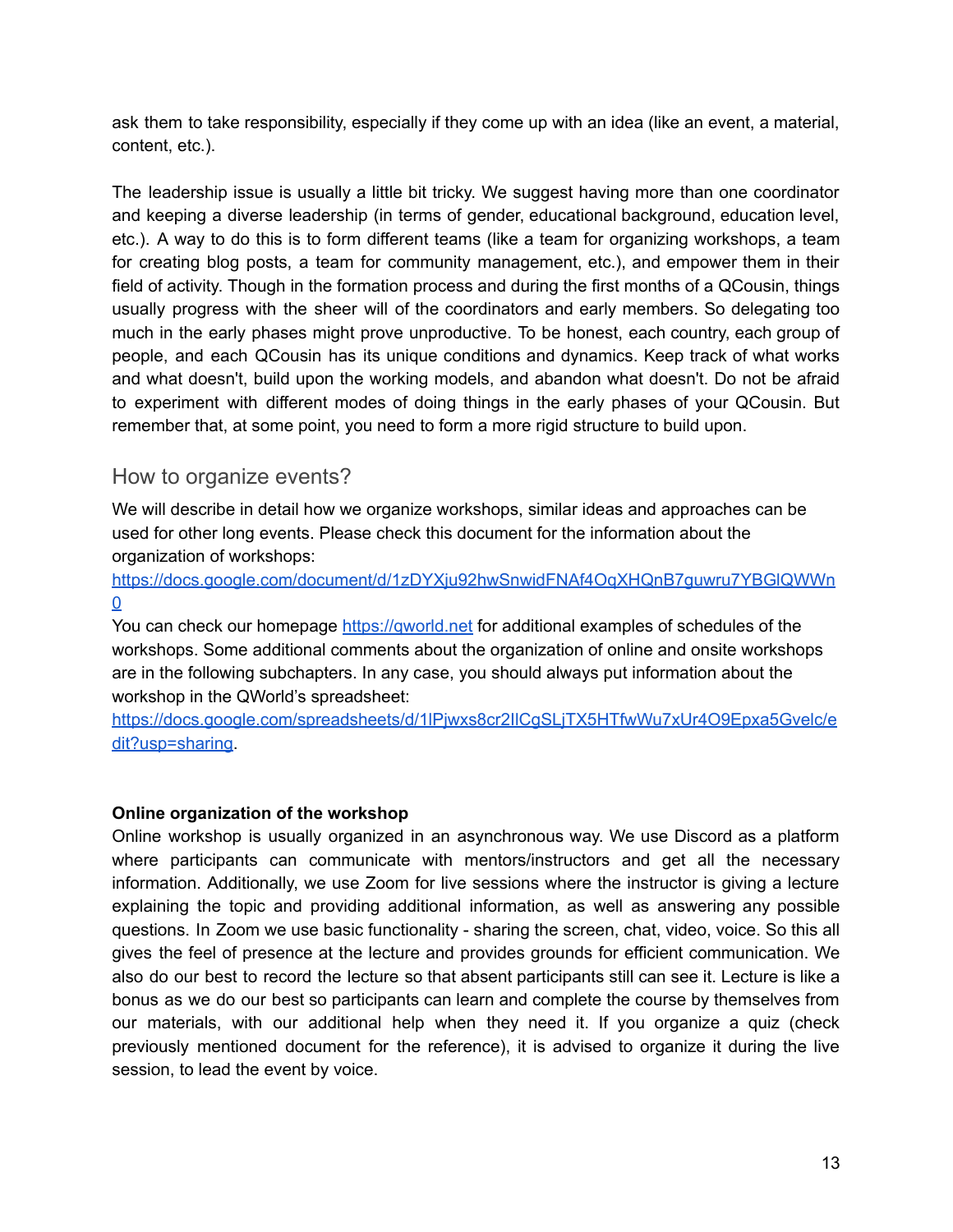Usually we also organize an installation session before the workshop starts - it is an additional Zoom session for possible demonstration of the installation process, and also that people know that during the session they can ask questions that will be investigated immediately.

During the first live session the leader should explain the process - how and which channels to use on Discord (it's also good to have descriptions of all channels on Discord), how to do homeworks, how to work with notebooks, where and how to get help needed. Hours of workshop are the ones when mentors react fast on messages from participants, but it is possible for participants to work during other times and even to ask questions, replies will be just delayed as these are not active hours. It is advised to have at least one live session for each official day of the workshop.

For each day of the workshop a set of notebooks for participants to work with is announced, and a live session can give additional explanation of the notebooks. This is how our later day sessions regularly look like - summary of the day and Q&A session. Additionally, at the end of the session you can give a quiz with the topic of that summarized day. Overall, materials are designed in a way that participants can learn by themselves, so live sessions are additional help.

It is good to give an overall workshop summary session on the last day; people may ask about homeworks, how to join the team of corresponding QCousin, what they can learn next, when they will get diplomas.

#### **Onsite workshop**

In 2019, we mostly organized our workshops onsite, and it is still possible to do so now, just online solutions are cheaper and more applicable to large groups. We started to do online workshops in 2020 and still are improving our approaches. Positives for onsite workshops can be - more discussions, individual approach and overall may result in better quality.

Usually, we try to ensure that participants managed to install the system on their laptops and that they brought them to the event. Additionally, there can be local PCs with installed environments as an additional possibility/solution. Regularly, the beginning of the workshop is related to the installation issues.

After that lecturer goes through notebooks together with participants, there are moments when participants are provided with time to solve some of the tasks, during which time mentors and lecturer can go around and help participants.

Overall, the process can be described as lectures combined with solving tasks by participants and some discussions, here you can be creative.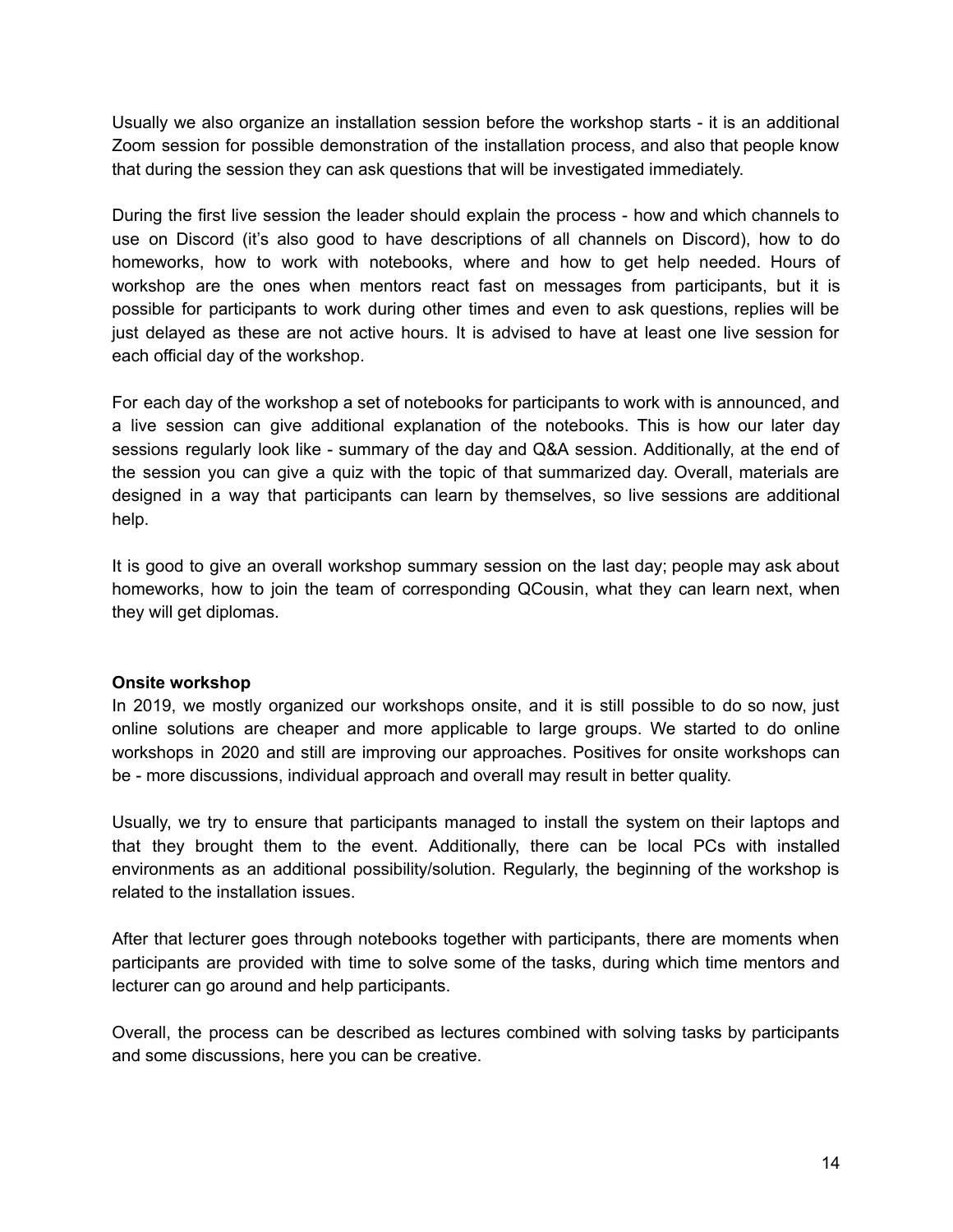Such workshops may have longer hours, e.g., 3 days of 6 hours + 1 hour for lunch break. Keep in mind to organize short breaks frequently enough, trying to not exceed 1 hour without rest.

#### <span id="page-14-0"></span>Adding information about the workshops / activities

When you organize a new workshop, don't forget about updating information to our Spreadsheet

[https://docs.google.com/spreadsheets/d/1lPjwxs8cr2IlCgSLjTX5HTfwWu7xUr4O9Epxa5Gvelc/e](https://docs.google.com/spreadsheets/d/1lPjwxs8cr2IlCgSLjTX5HTfwWu7xUr4O9Epxa5Gvelc/edit?usp=sharing) [dit?usp=sharing.](https://docs.google.com/spreadsheets/d/1lPjwxs8cr2IlCgSLjTX5HTfwWu7xUr4O9Epxa5Gvelc/edit?usp=sharing) Also, if your event is a pat of a larger QWorld's project (like QSPring), there might be some other spreadsheets that should be updated.

#### <span id="page-14-1"></span>Integrating email address @gworld.net with Gmail account

When you organize a new QCousin group or join formal QWorld's structure, you will get access to an email access gcousin\_name@gworld.net (e.g., gpoland@gworld.net) or firstname\_lastname@gworld.net, respectively.

QWorld's email accounts are available at [https://webmail.qworld.net.](https://webmail.qworld.net/)

However, if you have a Gmail account, you can configure it to receive and send emails to/from your @qworld.net email from Gmail (the QCousin Network coordinators can also set forwarding options). Here are the steps:

- 1. Open your Gmail web client and go to "Settings".
- 2. Go to "Accounts and Import" and in the section "Check mail from other accounts" select "Add a mail account".
- 3. A new window should pop up provide the email address you would like to check (e.g., gcousin\_name@gworld.net) and click "Next".
- 4. Select "Import emails from my other account (POP3)" and click "Next".
- 5. Provide the password to the added account that you have received from the QWorld's representative. Check "Leave a copy of the retrieved message on the server.". Keep the server name as "qworld.net". Click "Next".
- 6. You can also later configure your Gmail account to send emails using QWorld' email address. In order to do this, in the next step you should select the option "Yes, I want to be able to send mail as (...)".
- 7. In the next step, provide your QWorld's email address once again and click "Next".
- 8. Then, check the option "Secured connection using **[SSL](https://support.google.com/mail/bin/answer.py?ctx=gmail&answer=1074635&hl=en&authuser=4)**" and set the port to 465, provide your QWorld's email password and server name "qworld.net". Then, click next.
- 9. You should receive the confirmation code sent to your QWorld's email address copy and paste it to the box "Enter and verify the confirmation code" and click "Verify". (one important thing to note is that mails sent to your QWorld's email address might appear in your Gmail account with a delay, ranging from a few seconds to even 1 hour, so sometimes it's better to check your inbox at https://webmail.gworld.net).